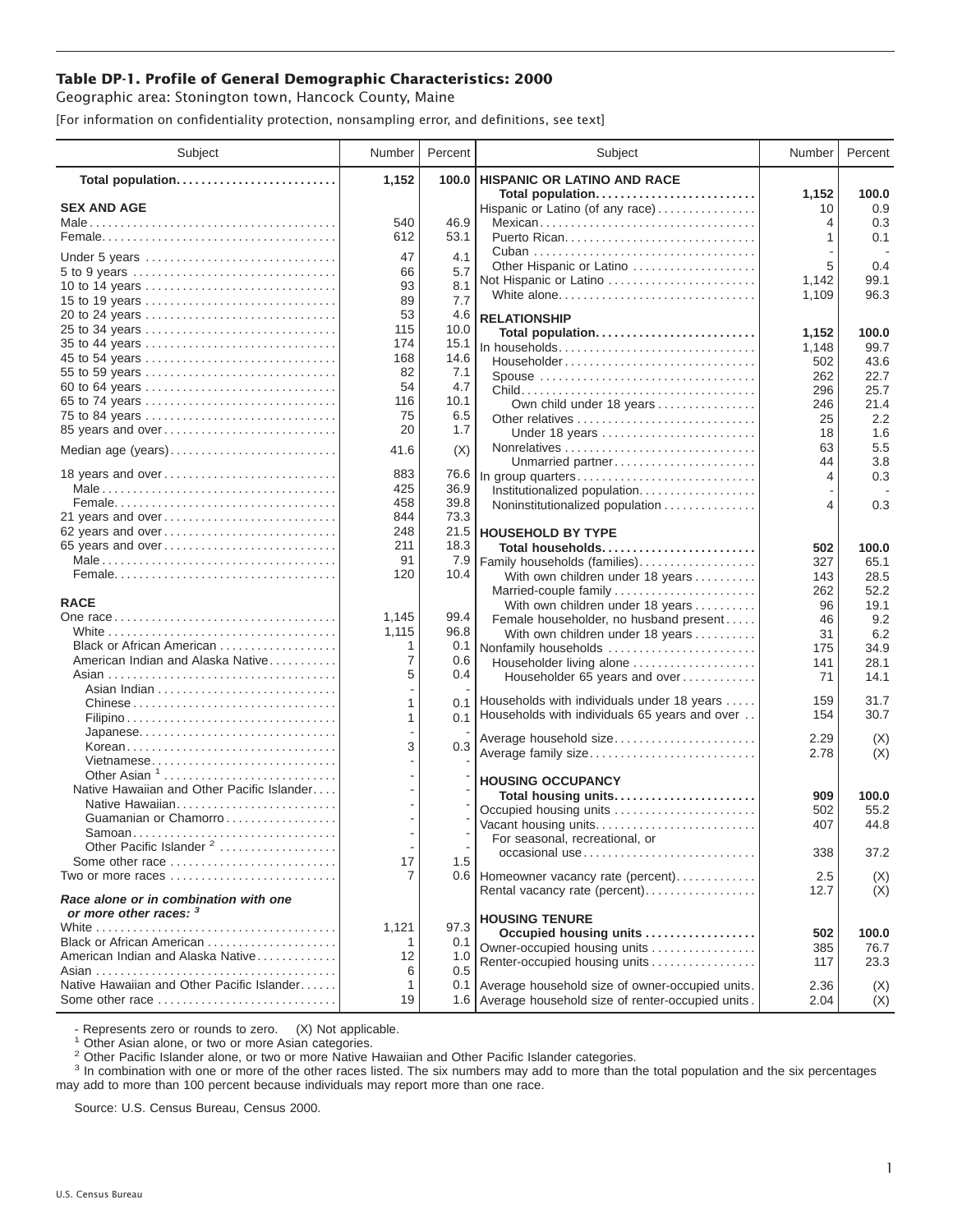## **Table DP-2. Profile of Selected Social Characteristics: 2000**

Geographic area: Stonington town, Hancock County, Maine

[Data based on a sample. For information on confidentiality protection, sampling error, nonsampling error, and definitions, see text]

| Subject                                                        | Number         | Percent          | Subject                                 | Number         | Percent |
|----------------------------------------------------------------|----------------|------------------|-----------------------------------------|----------------|---------|
| <b>SCHOOL ENROLLMENT</b>                                       |                |                  | <b>NATIVITY AND PLACE OF BIRTH</b>      |                |         |
| Population 3 years and over                                    |                |                  | Total population                        | 1,121          | 100.0   |
| enrolled in school                                             | 234            |                  |                                         | 1,098          | 97.9    |
| Nursery school, preschool                                      | 18             | 7.7              | Born in United States                   | 1,090          | 97.2    |
| Kindergarten                                                   | $\overline{2}$ | 0.9              | State of residence                      | 889            | 79.3    |
| Elementary school (grades 1-8)                                 | 109            | 46.6             | Different state                         | 201            | 17.9    |
| High school (grades 9-12)                                      | 82             | 35.0             | Born outside United States              | 8              | 0.7     |
| College or graduate school                                     | 23             | 9.8              | Foreign born                            | 23             | 2.1     |
|                                                                |                |                  | Entered 1990 to March 2000              | 16             | 1.4     |
| <b>EDUCATIONAL ATTAINMENT</b>                                  |                |                  | Naturalized citizen                     | 18             | 1.6     |
| Population 25 years and over                                   | 806            | 100.0            |                                         | 5              | 0.4     |
| Less than 9th grade                                            | 67             | 8.3              | <b>REGION OF BIRTH OF FOREIGN BORN</b>  |                |         |
| 9th to 12th grade, no diploma                                  | 121            | 15.0             | Total (excluding born at sea)           | 23             | 100.0   |
| High school graduate (includes equivalency)                    | 346            | 42.9<br>14.0     |                                         | 19             | 82.6    |
| Some college, no degree<br>Associate degree                    | 113<br>33      | 4.1              |                                         |                |         |
| Bachelor's degree                                              | 83             | 10.3             |                                         |                |         |
| Graduate or professional degree                                | 43             | 5.3              |                                         |                |         |
|                                                                |                |                  |                                         |                |         |
| Percent high school graduate or higher                         | 76.7           | (X)              | Northern America                        | 4              | 17.4    |
| Percent bachelor's degree or higher                            | 15.6           | (X)              | <b>LANGUAGE SPOKEN AT HOME</b>          |                |         |
|                                                                |                |                  | Population 5 years and over             | 1,080          | 100.0   |
| <b>MARITAL STATUS</b>                                          |                |                  | English only                            | 1,045          | 96.8    |
| Population 15 years and over                                   | 941            | 100.0            | Language other than English             | 35             | 3.2     |
| Never married                                                  | 199            | 21.1             | Speak English less than "very well"     | 3              | 0.3     |
| Now married, except separated                                  | 516<br>11      | 54.8<br>1.2      | Spanish                                 | 6              | 0.6     |
|                                                                | 85             | 9.0              | Speak English less than "very well"     |                |         |
|                                                                | 70             | 7.4              | Other Indo-European languages           | 29             | 2.7     |
|                                                                | 130            | 13.8             | Speak English less than "very well"     | 3              | 0.3     |
|                                                                | 63             | 6.7              | Asian and Pacific Island languages      |                |         |
|                                                                |                |                  | Speak English less than "very well"     |                |         |
| <b>GRANDPARENTS AS CAREGIVERS</b>                              |                |                  | <b>ANCESTRY (single or multiple)</b>    |                |         |
| Grandparent living in household with                           |                |                  | Total population                        | 1,121          | 100.0   |
| one or more own grandchildren under                            |                |                  | Total ancestries reported               | 1,269          | 113.2   |
|                                                                | 25             | 100.0            |                                         |                |         |
| Grandparent responsible for grandchildren                      | 21             | 84.0             |                                         |                |         |
|                                                                |                |                  |                                         |                |         |
| <b>VETERAN STATUS</b><br>Civilian population 18 years and over | 887            | 100.0            |                                         | 12             | 1.1     |
| Civilian veterans                                              | 134            | 15.1             |                                         | 367            | 32.7    |
|                                                                |                |                  | French (except Basque) <sup>1</sup>     | 129            | 11.5    |
| <b>DISABILITY STATUS OF THE CIVILIAN</b>                       |                |                  | French Canadian <sup>1</sup>            | 13             | 1.2     |
| NONINSTITUTIONALIZED POPULATION                                |                |                  |                                         | 67             | 6.0     |
| Population 5 to 20 years                                       | 229            | 100.0            |                                         | 2              | 0.2     |
| With a disability                                              | 28             | 12.2             |                                         |                |         |
| Population 21 to 64 years                                      | 633            | 100.0            |                                         | 141<br>34      | 12.6    |
| With a disability                                              | 131            | 20.7             |                                         |                | 3.0     |
|                                                                | 45.0           | (X)              | Norwegian                               | 5              | 0.4     |
| No disability                                                  | 502            | 79.3             |                                         |                |         |
| Percent employed                                               | 66.1           | (X)              |                                         | $\overline{2}$ | 0.2     |
| Population 65 years and over                                   | 218            | 100.0            |                                         | 17             | 1.5     |
| With a disability                                              | 105            | 48.2             | Scotch-Irish                            | 28             | 2.5     |
|                                                                |                |                  |                                         | 78             | 7.0     |
| <b>RESIDENCE IN 1995</b>                                       |                |                  |                                         |                |         |
| Population 5 years and over                                    | 1,080          | 100.0            | Subsaharan African                      | 2              | 0.2     |
| Same house in 1995                                             | 785            | 72.7             |                                         | 12             | 1.1     |
| Different house in the U.S. in 1995                            | 285            | 26.4             |                                         | $\overline{2}$ | 0.2     |
| Same county                                                    | 175            | 16.2             |                                         |                |         |
| Different county                                               | 110            | 10.2             | United States or American               | 162            | 14.5    |
| Same state                                                     | 49             | 4.5              |                                         | 17             | 1.5     |
| Different state                                                | 61             | 5.6              | West Indian (excluding Hispanic groups) |                |         |
|                                                                | 10             | 0.9 <sub>1</sub> | Other ancestries                        | 179            | 16.0    |

-Represents zero or rounds to zero. (X) Not applicable. 1 The data represent a combination of two ancestries shown separately in Summary File 3. Czech includes Czechoslovakian. French includes Alsatian. French Canadian includes Acadian/Cajun. Irish includes Celtic.

Source: U.S. Bureau of the Census, Census 2000.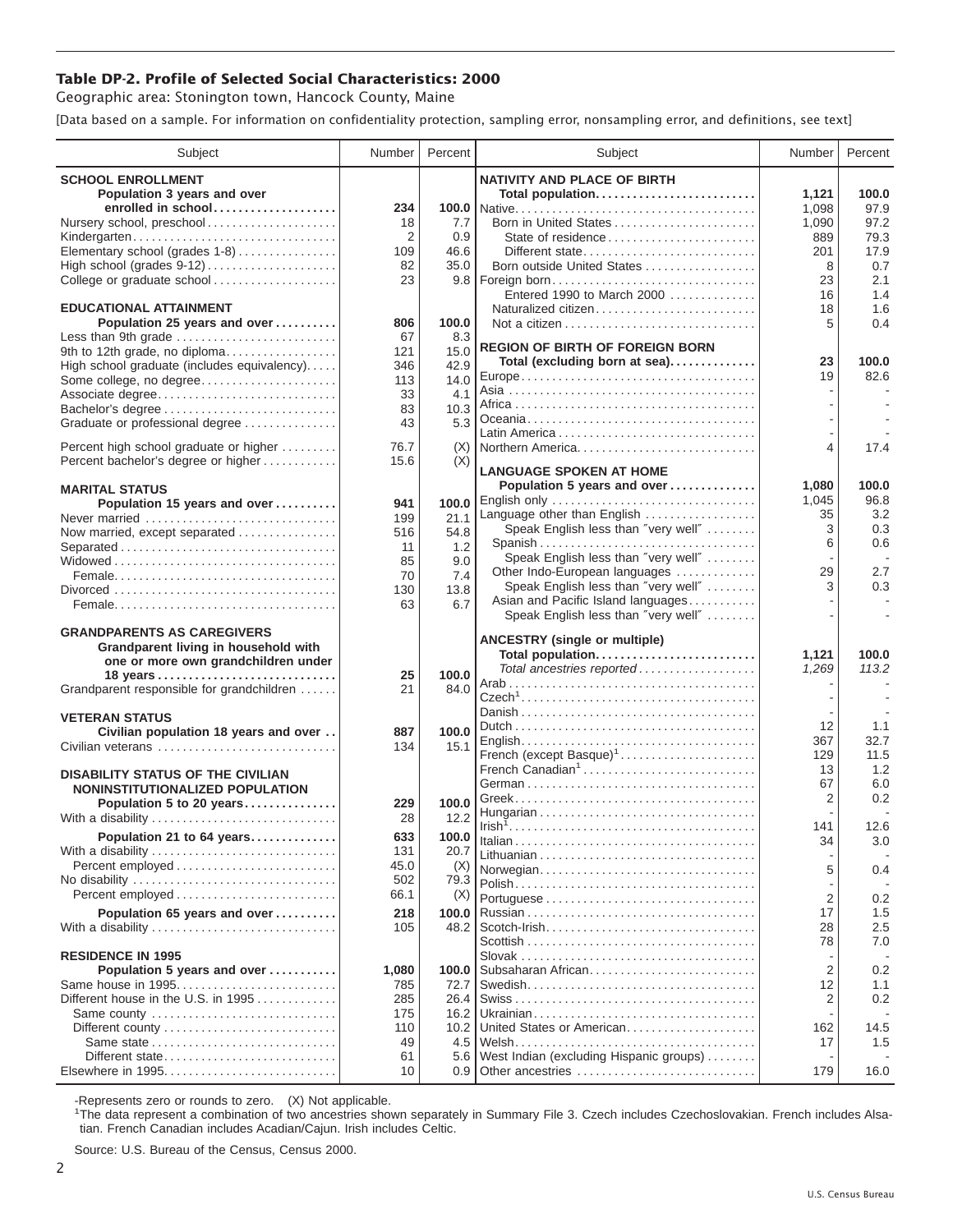## **Table DP-3. Profile of Selected Economic Characteristics: 2000**

Geographic area: Stonington town, Hancock County, Maine [Data based on a sample. For information on confidentiality protection, sampling error, nonsampling error, and definitions, see text]

| Subject                                                                         | Number | Percent | Subject                                                                                | Number  | Percent |
|---------------------------------------------------------------------------------|--------|---------|----------------------------------------------------------------------------------------|---------|---------|
| <b>EMPLOYMENT STATUS</b>                                                        |        |         | <b>INCOME IN 1999</b>                                                                  |         |         |
| Population 16 years and over                                                    | 928    | 100.0   | Households                                                                             | 509     | 100.0   |
| In labor force                                                                  | 486    | 52.4    | Less than \$10,000                                                                     | 84      | 16.5    |
| Civilian labor force                                                            | 486    |         |                                                                                        | 59      | 11.6    |
|                                                                                 |        |         |                                                                                        |         |         |
| Employed                                                                        | 454    |         |                                                                                        | 74      | 14.5    |
|                                                                                 | 32     |         |                                                                                        | 92      | 18.1    |
| Percent of civilian labor force                                                 | 6.6    |         | $(X)$ \\ \$35,000 to \$49,999                                                          | 92      | 18.1    |
|                                                                                 |        |         | \$50,000 to \$74,999                                                                   | 74      | 14.5    |
| Not in labor force                                                              | 442    |         |                                                                                        | 14      | 2.8     |
|                                                                                 | 470    | 100.0   | \$100,000 to \$149,999                                                                 | 14      | 2.8     |
| Females 16 years and over                                                       |        |         | \$150,000 to \$199,999                                                                 | 6       | 1.2     |
| In labor force $\ldots \ldots \ldots \ldots \ldots \ldots \ldots \ldots \ldots$ | 228    | 48.5    | \$200,000 or more                                                                      |         |         |
| Civilian labor force                                                            | 228    | 48.5    | Median household income (dollars)                                                      | 28,894  | (X)     |
|                                                                                 | 216    | 46.0    |                                                                                        |         |         |
| Own children under 6 years                                                      | 53     | 100.0   |                                                                                        | 392     | 77.0    |
| All parents in family in labor force                                            | 30     | 56.6    | Mean earnings $(dollars)1$                                                             | 31,185  | (X)     |
|                                                                                 |        |         | With Social Security income                                                            | 185     | 36.3    |
| <b>COMMUTING TO WORK</b>                                                        |        |         | Mean Social Security income $(dollars)^1$                                              | 10,729  | (X)     |
| Workers 16 years and over                                                       | 430    |         | 100.0 With Supplemental Security Income                                                | 30      | 5.9     |
| Car, truck, or van - - drove alone                                              | 271    | 63.0    | Mean Supplemental Security Income                                                      |         |         |
| Car, truck, or van - - carpooled                                                | 66     | 15.3    |                                                                                        |         |         |
|                                                                                 |        |         | $\text{(dollars)}^1 \dots \dots \dots \dots \dots \dots \dots \dots \dots \dots \dots$ | 5,299   | (X)     |
| Public transportation (including taxicab)                                       |        |         | With public assistance income                                                          | 33      | 6.5     |
|                                                                                 | 38     | 8.8     | Mean public assistance income $(dollars)1 \ldots$ .                                    | 2,772   | (X)     |
| Other means                                                                     | 2      |         | 0.5 With retirement income                                                             | 56      | 11.0    |
| Worked at home                                                                  | 53     | 12.3    | Mean retirement income $(dollars)1$                                                    | 15,222  | (X)     |
| Mean travel time to work $(minutes)^1$                                          | 14.5   | (X)     |                                                                                        |         |         |
|                                                                                 |        |         | Families                                                                               | 323     | 100.0   |
| <b>Employed civilian population</b>                                             |        |         | Less than \$10,000                                                                     | 27      | 8.4     |
| 16 years and over                                                               | 454    |         |                                                                                        | 22      | 6.8     |
| <b>OCCUPATION</b>                                                               |        |         | \$15,000 to \$24,999                                                                   | 54      | 16.7    |
| Management, professional, and related                                           |        |         | \$25,000 to \$34,999                                                                   | 62      | 19.2    |
|                                                                                 | 92     |         | $20.3$ \\ \$35,000 to \$49,999                                                         | 68      | 21.1    |
| Service occupations                                                             | 84     |         |                                                                                        | 61      | 18.9    |
| Sales and office occupations                                                    | 100    |         |                                                                                        | 10      | 3.1     |
| Farming, fishing, and forestry occupations                                      | 95     |         |                                                                                        | 13      | 4.0     |
| Construction, extraction, and maintenance                                       |        |         | \$150,000 to \$199,999                                                                 | 6       | 1.9     |
|                                                                                 | 39     |         | 8.6 \$200,000 or more                                                                  |         |         |
| Production, transportation, and material moving                                 |        |         | Median family income (dollars)                                                         | 34,375  | (X)     |
|                                                                                 | 44     | 9.7     |                                                                                        |         |         |
|                                                                                 |        |         | Per capita income $(dollars)1$                                                         | 15,634  | (X)     |
| <b>INDUSTRY</b>                                                                 |        |         | Median earnings (dollars):                                                             |         |         |
|                                                                                 |        |         | Male full-time, year-round workers                                                     | 27.500  | (X)     |
| Agriculture, forestry, fishing and hunting,                                     |        |         |                                                                                        | 19,063  | (X)     |
|                                                                                 | 104    | 22.9    | Female full-time, year-round workers                                                   |         |         |
|                                                                                 | 31     | 6.8     |                                                                                        | Number  | Percent |
| Manufacturing                                                                   | 23     | 5.1     |                                                                                        | below   | below   |
| Wholesale trade                                                                 | 9      | 2.0     |                                                                                        | poverty | poverty |
| Retail trade                                                                    | 69     | 15.2    | Subject                                                                                | level   | level   |
| Transportation and warehousing, and utilities                                   | 16     | $3.5\,$ |                                                                                        |         |         |
|                                                                                 | 6      | 1.3     |                                                                                        |         |         |
| Finance, insurance, real estate, and rental and                                 |        |         | <b>POVERTY STATUS IN 1999</b>                                                          |         |         |
|                                                                                 | 8      | 1.8     | Families                                                                               | 31      | 9.6     |
| Professional, scientific, management, adminis-                                  |        |         |                                                                                        |         |         |
| trative, and waste management services                                          | 33     | 7.3     | With related children under 18 years                                                   | 27      | 18.1    |
| Educational, health and social services                                         | 69     | 15.2    | With related children under 5 years                                                    | 6       | 12.8    |
| Arts, entertainment, recreation, accommodation                                  |        |         | Families with female householder, no                                                   |         |         |
| and food services                                                               | 47     | 10.4    | husband present                                                                        | 16      | 38.1    |
|                                                                                 | 28     | 6.2     |                                                                                        | 14      | 50.0    |
| Other services (except public administration)                                   |        |         | With related children under 18 years                                                   |         |         |
| Public administration                                                           | 11     | 2.4     | With related children under 5 years                                                    | 6       | 66.7    |
|                                                                                 |        |         |                                                                                        |         |         |
| <b>CLASS OF WORKER</b>                                                          |        |         | Individuals                                                                            | 141     | 12.7    |
| Private wage and salary workers                                                 | 224    |         | 49.3 18 years and over                                                                 | 117     | 13.2    |
| Government workers                                                              | 49     | 10.8    | 65 years and over                                                                      | 36      | 16.5    |
| Self-employed workers in own not incorporated                                   |        |         | Related children under 18 years                                                        | 24      | 10.6    |
|                                                                                 | 177    | 39.0    | Related children 5 to 17 years                                                         | 22      | 11.9    |
| Unpaid family workers                                                           | 4      |         | 0.9 Unrelated individuals 15 years and over                                            | 72      | 28.3    |

-Represents zero or rounds to zero. (X) Not applicable.

<sup>1</sup>If the denominator of a mean value or per capita value is less than 30, then that value is calculated using a rounded aggregate in the numerator. See text.

Source: U.S. Bureau of the Census, Census 2000.